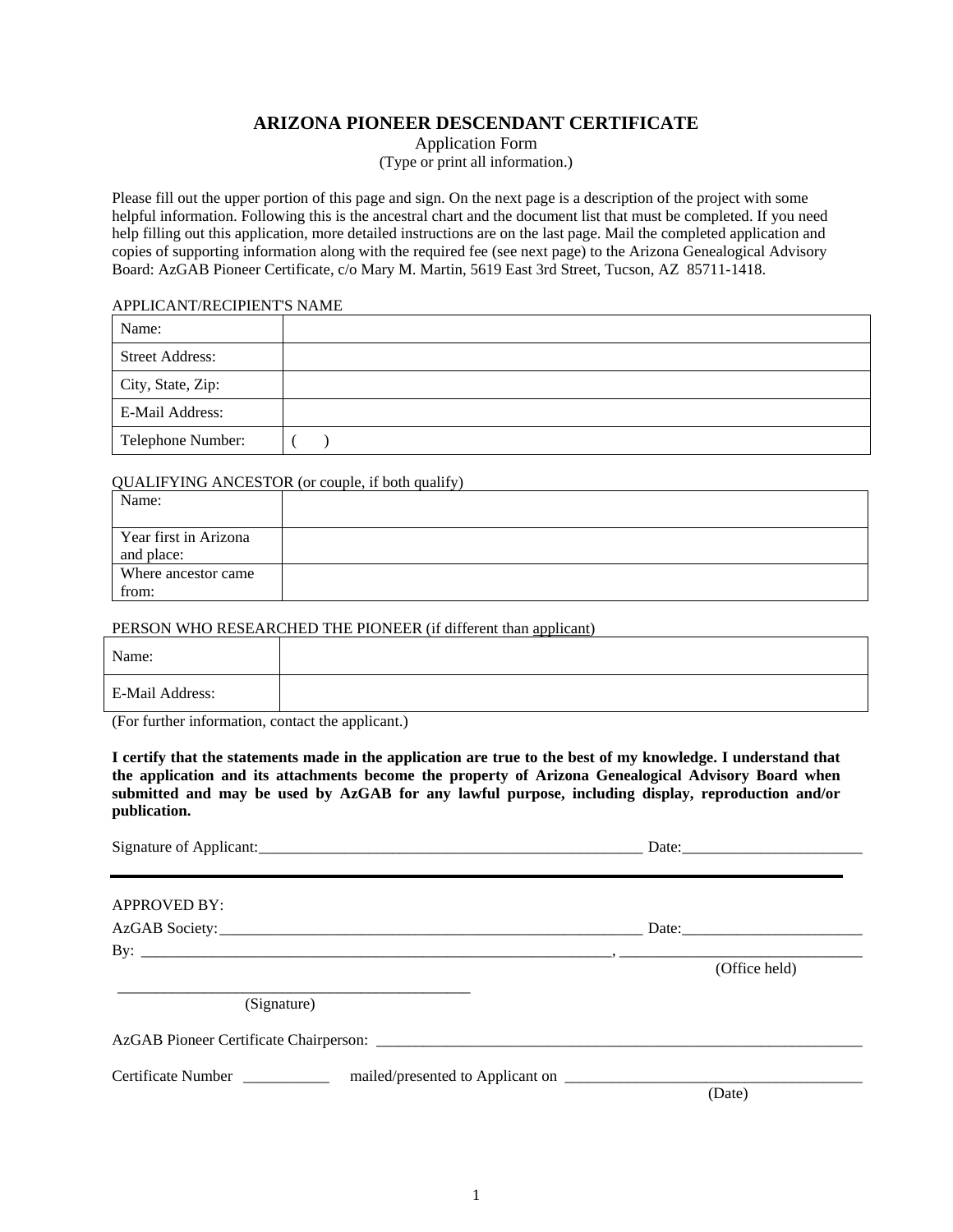## Arizona Pioneer Descendant Certificate Project:

This certificate honors direct descendants of pioneers who lived in the geographical area of what is now Arizona prior to statehood, February 14, 1912. Many of these people have gone unnoticed in history. This project gives us an opportunity to honor them and add to knowledge about our state. Certificates will be awarded to a descendant who submits evidence acceptable to AzGAB (web site: www.azgab.org) of (1) the ancestor's or couple's residence in the area and (2) the applicant's relationship to the ancestor.

A \$15.00 fee for examination of the evidence is to accompany the submitted materials. If application is made at the same time for another descendant of the same ancestor a \$10.00 fee and evidence of the relationship will be required for each descendant. For any additional descendants, complete copies of all documentation for the initial application must be submitted, along with the additional documents needed to link the additional descendant to the pioneer. If an application is not approved, the fee will be returned minus \$5.00 processing fee. Please allow 6-8 weeks.

If you need assistance in documenting your application, AzGAB will provide, upon request, a list of professional genealogists in Arizona. You should contact a professional directly to determine availability and charges.

Upon approval of documentation, the names of the ancestor and the applicant will be printed on a certificate, suitable for framing. All materials submitted as evidence become the property of AzGAB and will not be returned; do not send original documents. The application and the supporting documents are kept at the Arizona State Library, Archives and Public Records and are scanned for preservation purposes.

### Helpful Information:

In 1848, the portion of Arizona north of Gila River became part of the United States. In 1850, this area became part of the Territory of New Mexico, and in 1854 the southern part of present Arizona became part of this same territory. Many of these records are located at the National Archives Branch in Denver, Colorado. Arizona Territory was established in December 1863. Territorial records for this time period are at the National Archives Branch in Laguna Niguel, California and at the Arizona State Archives (see address below).

Birth and death records since March 18, 1909 are filed with Vital Records Section, Department of Health Services, P.O. Box 3887, Phoenix, AZ 85030-3887, Tel: (602) 364-1300 or (888) 816-5907. Early birth and death records (75 years for births and 50 years for deaths and earlier) are available from county offices or on microfilm at the Arizona State Archives. Most marriage and divorce records are on file with the Clerk of the Superior Court in each county and the State Archives has many also. From 1891 to 1912, clerks of probate courts issued marriage licenses. Many early divorces were granted by the territorial legislature and are published in the Territorial Statutes.

Citizenship or naturalization records were filed in the District Court of the county where the examination was conducted. From 1906 until 1912, these records were filed by the Clerk of the U.S. District. Courts in Tucson, Tombstone, Phoenix, Prescott, and Solomonville. After 1912, these records were filed in the superior courts. The State Archives holds a number of these records.

The Genealogy Collection of the Arizona State Library, Archives and Public Records is located at the State Capitol: 1700 West Washington Street, 3rd floor, Phoenix, AZ 85007; Tel: (602) 926-3870 or 1-800-228-4710 (Az only). The History and Archives Division is located at 1901 West Madison, Phoenix, AZ 85009; Tel. (602) 926-3720. The web site is http://www.lib.az.us. You can reach the Archives by e-mail: archive@lib.az.us; the Genealogy Collection at research@lib.az.us. The Genealogy Collection has published genealogical material on Arizona and other states. Their catalog is searchable on the Internet at: www.lib.az.us. Pioneer Certificate documentation will be on file in the Arizona State Archives.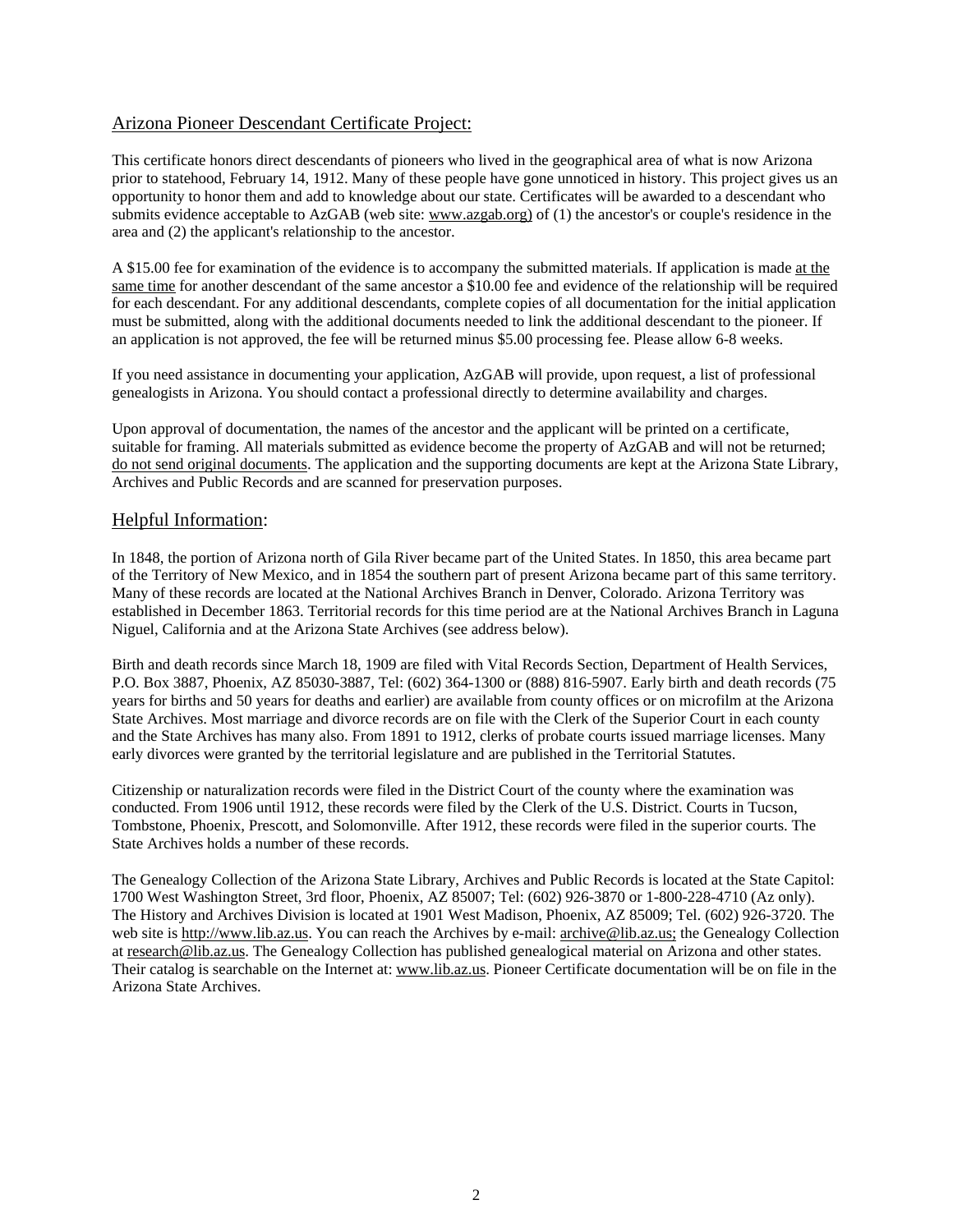# **Ancestral Chart**

- b. date of birth (day, month, year)
- b.p. place of birth (city, county, state)
- m. date of marriage (day, month, year)
- m.p. place of marriage (city, county, state)
- d. date of death (day, month, year)
-